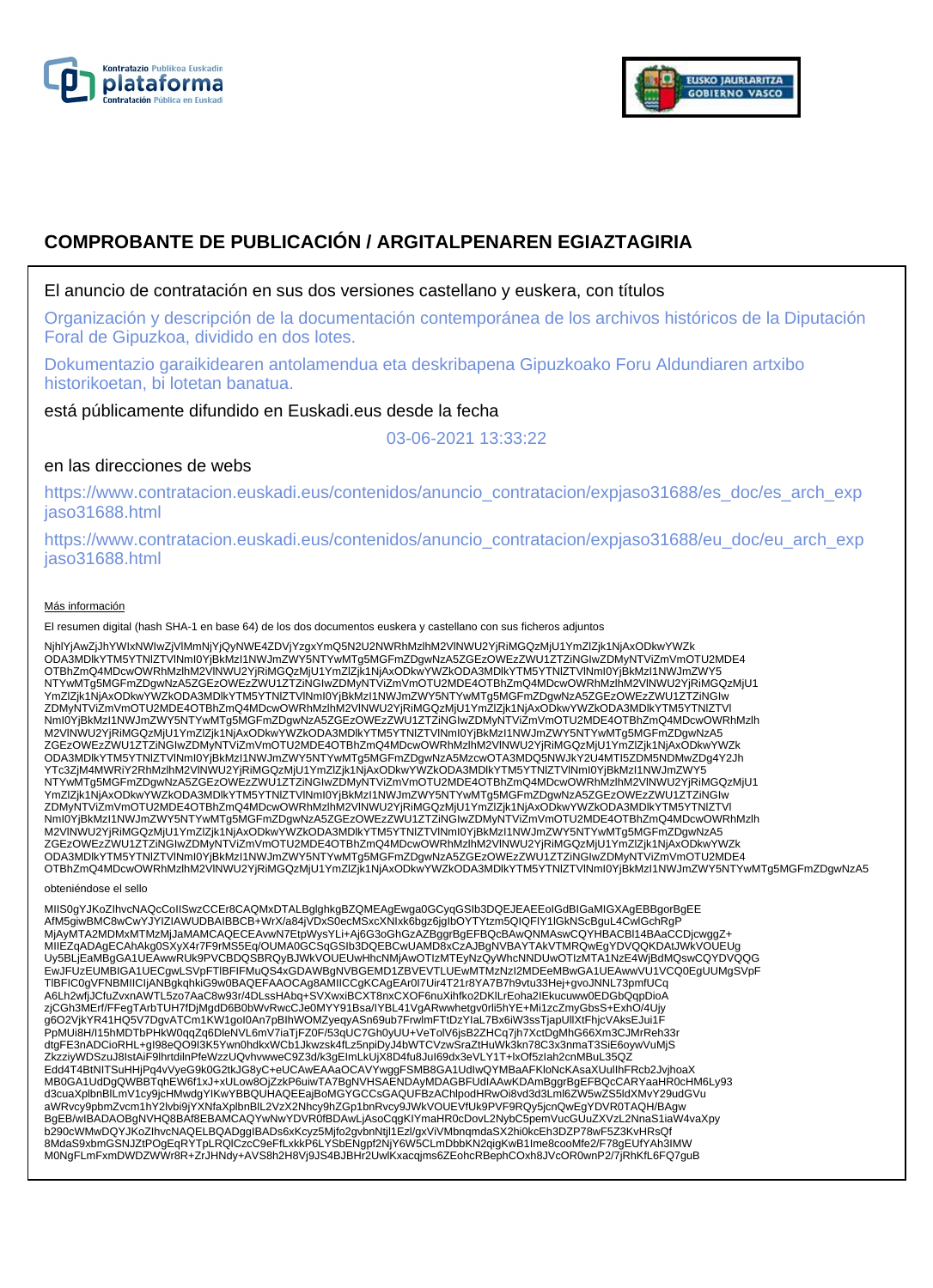



mhQ0QeIDMxH2NNoP8ir0C4ExMDSsqVD3kwevI8CWbibOnViIZ501KNb5BrWwZpfGIUK+S/9nvHQ9JS9YtZa6VPuVHb0H+0M7vrvI ABbqcLMlyv6pxtbAB2ZFzz4u8A+7fw/BeBnMEJQA28wQN5ngzTY/sgTgNlVwsJJCVa7ZPLdpAA7bAshEfod3rhE4c0asBcZNmrdh 5J53UEf2rgXbzDwSVQbLeXuqFdy3I4HwYFoMPG9bWiHXNaW0sQBoEuKQauFU/p5TUje/v1clMp66flfJv/HHfyatbvX4/ZuHk63o dBB04yGMaEtHT9jWNRtQqq+prYbfpfjw2rqLYs9ZE47maZgD/ndKzSfnMLKvCU+q88Fb/mygmzlFQ053YwlKZnUnRs5Kd4hNDRXx qjSTYU9U+eNtesHmMIIHsTCCBZmgAwIBAgIQFb7EwJjBvmNfnBsJTqJLFzANBgkqhkiG9w0BAQsFADBdMQswCQYDVQQGEwJFUzEU MBIGA1UECgwLSVpFTIBFIFMuQS4xGDAWBgNVBGEMD1ZBVEVTLUEwMTMzNzI2MDEeMBwGA1UEAwwVU1VCQ0EgUUMgSVpFTIBFIC0g VFNBMB4XDTIwMTAzMDEzNTQxNloXDTI1MTAzMDEzNTQxNlowVjELMAkGA1UEBhMCRVMxFDASBgNVBAoMC0laRU5QRSBTLKEuMRgw FgYDVQRhDA9WQVRFUy1BMDEzMzcyNjAxFzAVBgNVBAMMDnRzYS5pemVucGUuY29tMIICIjANBgkqhkiG9w0BAQEFAAOCAg8AMIIC CgKCAgEAyDsYtF0sg61SkDg4G7kjy0lgH9W3E5LlizquTp6Gb5xudP910ANsLRr342rEj5gKQUa8pUg7DU1rjFTjltUqRvNgakQ6<br>CgKCAgEAyDsYtF0sg61SkDg4G7kjy0lgH9W3E5LlizquTp6Gb5xudP910ANsLRr342rEj5gKQUa8pUg7DU1rjFTjltUqRvNgakQ6<br>+W07zv53H99Zw4fn5hzi aYYU9j6Hh9uSV5kXHjIURUs4PwUlx0yWggXVpbssAwSu+0GvvVlp4CPvhE3W73ycfeV0NiihOquRsJuxAvZDaeI7cX5SmYZ5lh4r BX2r5H+5qNgYBK736cll9djeeSJS/Db4vkifblamAxfUFrf1Ot52QDO3CFHNJDAcWhOCRnDV5K8Tvgzh2lQNL/OuJ3uxUopyNhw5 CKsVGD/81pA6RAfPnYzKgjdd1hllt1991CAGSJWUA4JM2O2XLAXW0q2R3ngMWLiSzlGzEXcXiALBrFb47fYg4GUF48Nqa/tKt+nx s9eyl3wyHS1BELB8UsBwAsVRpPmKkz6KsinVOOAGf46lyDublg0mWPEOdNpQw+YZx6R6524ygcjZSlangmzRlcWtNT7mM/zefZKr CZxO67XktAo+rp37nlOZSsgZQK+81csrRh6Pd27heqCyXHyVO3tGbz53ACBuVeCCA+FqCGTCoNSCxVD0P3j1uj+RkDsCAwEAAaOC AnlwggJuMA4GA1UdDwEB/wQEAwlHgDAWBgNVHSUBAf8EDDAKBggrBgEFBQcDCDAdBgNVHQ4EFgQUbnIDfJ9mea3pa1o7uHE/jW+8 Allinggound-Advanced-District Processes of the Companion Construct Companion of the Companion Companion Compan<br>PowwhwYDVR0jBBgwFoAU6oRFun9cSfsVC6MPDo2c5D+rosEwggEeBgNVHSAEggEVMIIBETCCAQ0GCSsGAQQB8zkKATCB/zAlBgg<br>BgEFBQcCARY dXMtZW4qYmFsZGludHphayBldGEga29uZGl6aW9hayB6aXVydGFnaXJpYW4gZmlkYXR1IGVkbyBlcmFiaWxplGF1cnJldGlrlC0g Q29uc3VsdGUgZW4gd3d3Lml6ZW5wZS5ldXMgbG9zIHTDqXJtaW5vcyB5IGNvbmRpY2lvbmVzIGFudGVzIGRIIHV0aWxpemFyIG8g Y29uZmlhciBlbiBlbCBjZXJ0aWZpY2FkbzAyBggrBgEFBQcBCwQmMCQwlgYlKwYBBQUHMAOGFmh0dHA6Ly90c2EuaXplbnBlLmV1 cy8wdAYIKwYBBQUHAQEEaDBmMGQGCCSGAQUFBzAChlhodHRwOi8vd3d3Lml6ZW5wZS5ldXMvY29udGVuaWRvcy9pbmZvcm1hY2lv bi9jYXNfaXplbnBlL2VzX2Nhcy9hZGp1bnRvcy9TVUJDQV9RQ19UU0EuY3J0MDgGA1UdHwQxMC8wLaAroCmGJ2h0dHA6Ly9jcmwu aXplbnBlLmV1cy9jZ2ktYmluL2l6ZW5wZVRTQTANBgkqhkiG9w0BAQsFAAOCAgEAVXSws6SSgh31G1kYgZYYmdCbhDWA/EDoyl5j ακγιωπισιωπιν τις» με εκπιτιωμα του καταγωνικα της παραγωτικα στην ανασκημεία της ανασκευασματικής της πολύγησ<br>Της προσπαθηματικής της προσπαθηματικής της προσπαθηματικής της προσπαθηματικής της προσπαθηματικής της προσπ JSA2enu9XeDTs5E9O8TtjZ/2Wk5fPzLwfJphDLOyKMKIkntcvuz+EmID2ZtOySnB+IWFBw2kANJELpgcOJrBQnyMJ9cqFTA9F91y VM6Dv3dNAFfPCnA/KF3Oa/4+e2PjTtwOTTEbPGFwDPtz+sHBm3RhW1LFGn4+eOmlyhg+iC7x32EmWT2Xb0Qa0wmGfyYJFtfFdgo5 EK4VVEytGi+tJPfnLA5uEjGbTovo/Zhc12/2d5nW1KqPfueCLxU9OKZ/8Ua7WehazRtm75h0iowGB5I5z5vwtqbv6n4UN0W4/XZf repKSTeGMiuZICvMDoc01LqX5OVC0LUrwqJRpKvCf6Z+2wa2YpYaC+k3xsnjkThON6Hdx1wsolPpAt+4BqCuftiYANnzfV2weNbe 6pWl/q7tGaqv3a0tmfTZ849stJbxsQDqAZcXNHbHR3ztMj4xggO+MlIDuglBATBxMF0xCzAJBgNVBAYTAkVTMRQwEgYDVQQKDAtJ<br>WkVOUEUgUy5BLjEYMBYGA1UEYQwPVkFURVMtQTAxMzM3MjYwMR4wHAYDVQQDDBVTVUJDQSBRQyBJWkVOUEUgLSBUU0ECEBW+xMCY wb5jX5wbCU6iSxcwCwYJYIZIAWUDBAIBoIIBIDAaBgkqhkiG9w0BCQMxDQYLKoZIhvcNAQkQAQQwHAYJKoZIhvcNAQkFMQ8XDTlx MDYwMzExMzMyMlowLwYJKoZIhvcNAQkEMSIEINFC86noUtWo2hblFgrllHTP6QwX+k4/VFKTWaQYIRztMIGyBgsghkiG9w0BCRAC LzGBojCBnzCBnDCBmQQg0JaKBzrGRvaGrM2oRLumzoMM0OGi9Olo26ZzR8nzYXwwdTBhpF8wXTELMAkGA1UEBhMCRVMxFDASBgNV BAoMC0laRU5QRSBTLkEuMRgwFgYDVQRhDA9WQVRFUy1BMDEzMzcyNjAxHjAcBgNVBAMMFVNVQkNBIFFDIElaRU5QRSAtIFRTQQIQ Fb7EwJjBvmNfnBsJTqJLFzANBgkqhkiG9w0BAQEFAASCAgBaw2B+kZk7CWQ05fSd9gkCeCoYbJjwRxNrF0acF/8QaMrwmw9Q3wwY ZDnHUd07/OtGieTAlwLzsQOsKVXpDPKebF2lQta8juh+UALUu5ckJcSpVlcCsahWoZIUVbqGvyTB7hztbo+v1yOgVAuXiRZ0Luez qu6KaCQsbZd7RGRxilQ2G/5rE2XGG0jfljcV1MjprTbBMYAjcwiqb5r3Vd6vXy4CLEfdXdPDue8TgPizvnNTbSbqyoc8yHldkXJm<br>LJMTQdyb/d14qD668RenT2TzQG5y322i/elN9CZDsl2+NYNATvahVMVEVTTWbzAKvveZTB3DZcR6+IAJRYKt09b6c0RtmBXqdiLJ www.autorysiu-region.com/sin/2007/02/22/entrole-22/autorsity-region.com/sin/2007/22/entrole-autorsity-region.com/<br>MSDRCr7fTUpo1h3lyTsAC+UaUGKdIrEjsismAe24h1t/TKlq1Z9Vsd1641oN93pG1yveWVKAqDWshjqJTMkH8bmDutLCD+w+VCA5<br>Oelq8 1J50W33bVliyvxE4lugqbnbKT0fjuruNWrmTjQd5giMD55AB+ggPym9mgHdEmPvuaAl66m+dl8+NUggFK1qkYX2AGsp/KREs+LvF PQZGKnsq8mw5MNrexnqR7XopdW0YUw=

# Kontratuaren iragarkia, gaztelaniaz eta eskaraz, izenburuekin

Organización y descripción de la documentación contemporánea de los archivos históricos de la Diputación Foral de Gipuzkoa, dividido en dos lotes.

Dokumentazio garaikidearen antolamendua eta deskribapena Gipuzkoako Foru Aldundiaren artxibo historikoetan, bi lotetan banatua.

Euskadi.eus webgunean argitaratzen da data honetatik

2021-06-03 13:33:22

### web hauen helbideetan

https://www.contratacion.euskadi.eus/contenidos/anuncio\_contratacion/expjaso31688/es\_doc/es\_arch\_exp jaso31688.html

https://www.contratacion.euskadi.eus/contenidos/anuncio\_contratacion/expjaso31688/eu\_doc/eu\_arch\_exp iaso31688.html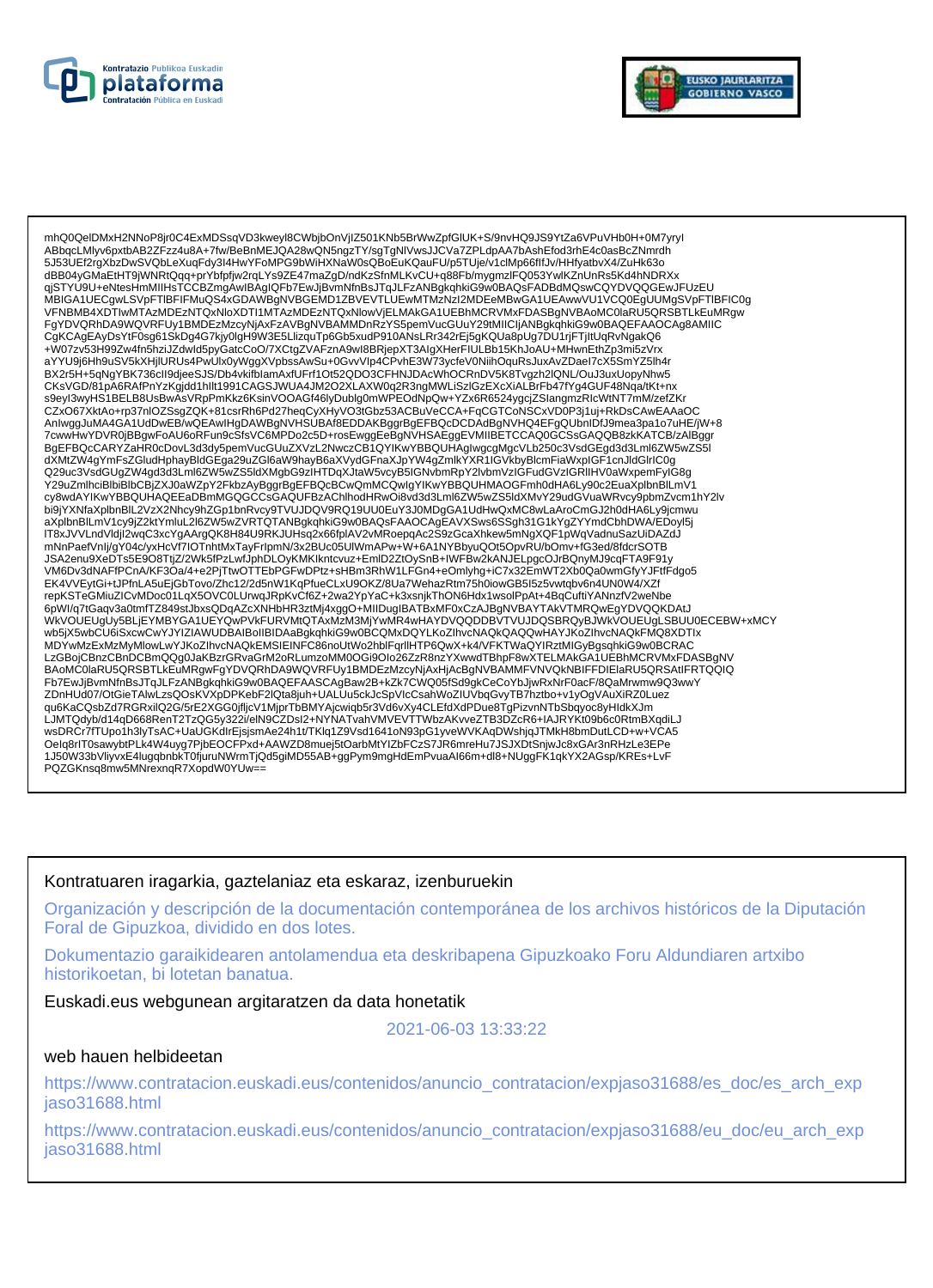



#### Informazio gehiago

Bi dokumentuen (euskara eta gaztelania) laburpen digitala (hash SHA-1, 64 oinarriarekin), erantsitako fitxategiekin

NjhlYjAwZjJhYWIxNWIwZjVlMmNjYjQyNWE4ZDVjYzgxYmQ5N2U2NWRhMzlhM2VlNWU2YjRiMGQzMjU1YmZlZjk1NjAxODkwYWZk ODA3MDlkYTM5YTNlZTVlNmI0YjBkMzI1NWJmZWY5NTYwMTg5MGFmZDgwNzA5ZGEzOWEzZWU1ZTZiNGIwZDMyNTViZmVmOTU2MDE4 OTBhZmQ4MDcwOWRhMzlhM2VlNWU2YjRiMGQzMjU1YmZlZjk1NjAxODkwYWZkODA3MDlkYTM5YTNlZTVlNmI0YjBkMzI1NWJmZWY5 NTYwMTg5MGFmZDgwNzA5ZGEzOWEzZWU1ZTZiNGIwZDMyNTViZmVmOTU2MDE4OTBhZmQ4MDcwOWRhMzlhM2VlNWU2YjRiMGQzMjU1<br>YmZlZjk1NjAxODkwYWZkODA3MDlkYTM5YTNIZTVlNmI0YjBkMzI1NWJmZWY5NTYwMTg5MGFmZDgwNzA5ZGEzOWEzZWU1ZTZiNGIw ZDMyNTViZmVmOTU2MDE4OTBhZmQ4MDcwOWRhMzlhM2VlNWU2YjRiMGQzMjU1YmZlZjk1NjAxODkwYWZkODA3MDlkYTM5YTNlZTVl NmI0YjBkMzI1NWJmZWY5NTYwMTg5MGFmZDgwNzA5ZGEzOWEzZWU1ZTZiNGIwZDMyNTViZmVmOTU2MDE4OTBhZmQ4MDcwOWRhMzlh M2VlNWU2YjRiMGQzMjU1YmZlZjk1NjAxODkwYWZkODA3MDlkYTM5YTNlZTVlNmI0YjBkMzI1NWJmZWY5NTYwMTg5MGFmZDgwNzA5 ZGEzOWEzZWU1ZTZiNGIwZDMyNTViZmVmOTU2MDE4OTBhZmQ4MDcwOWRhMzlhM2VlNWU2YjRiMGQzMjU1YmZlZjk1NjAxODkwYWZk ODA3MDlkYTM5YTNIZTVINmI0YjBkMzI1NWJmZWY5NTYwMTg5MGFmZDgwNzA5MzcwOTA3MDQ5NWJkY2U4MTI5ZDM5NDMwZDg4Y2Jh<br>YTc3ZjM4MWRiY2RhMzIhM2VINWU2YjRiMGQzMjU1YmZlZjk1NjAxODkwYWZkODA3MDlkYTM5YTNIZTVINmI0YjBkMzI1NWJmZWY5<br>NTYwMTg5MGFmZDgwNzA5 NmI0YjBkMzI1NWJmZWY5NTYwMTg5MGFmZDgwNzA5ZGEzOWEzZWU1ZTZiNGIwZDMyNTViZmVmOTU2MDE4OTBhZmQ4MDcwOWRhMzlh M2VlNWU2YjRiMGQzMjU1YmZlZjk1NjAxODkwYWZkODA3MDlkYTM5YTNlZTVlNmI0YjBkMzI1NWJmZWY5NTYwMTg5MGFmZDgwNzA5 ZGEzOWEzZWU1ZTZiNGIwZDMyNTViZmVmOTU2MDE4OTBhZmQ4MDcwOWRhMzlhM2VlNWU2YjRiMGQzMjU1YmZlZjk1NjAxODkwYWZk ODA3MDlkYTM5YTNlZTVlNmI0YjBkMzI1NWJmZWY5NTYwMTg5MGFmZDgwNzA5ZGEzOWEzZWU1ZTZiNGIwZDMyNTViZmVmOTU2MDE4 OTBhZmQ4MDcwOWRhMzlhM2VlNWU2YjRiMGQzMjU1YmZlZjk1NjAxODkwYWZkODA3MDlkYTM5YTNlZTVlNmI0YjBkMzI1NWJmZWY5NTYwMTg5MGFmZDgwNzA5

denboran digitalki zigilatu zuena

#### zigilua lortzen

MIIS0gYJKoZIhvcNAQcCoIISwzCCEr8CAQMxDTALBglghkgBZQMEAgEwga0GCyqGSIb3DQEJEAEEoIGdBIGaMIGXAgEBBgorBgEE AfM5giwBMC8wCwYJYIZIAWUDBAIBBCB+WrX/a84jVDxS0ecMSxcXNIxk6bgz6jgIbOYTYtzm5QIQFIY1IGkNScBguL4CwlGchRgP<br>MjAyMTA2MDMxMTMzMjJaMAMCAQECEAvwN7EtpWysYLi+Aj6G3oGhGzAZBggrBgEFBQcBAwQNMAswCQYHBACBI14BAaCCDjcwggZ+ MIIEZqADAgECAhAkg0SXyX4r7F9rMS5Eq/OUMA0GCSqGSIb3DQEBCwUAMD8xCzAJBgNVBAYTAkVTMRQwEgYDVQQKDAtJWkVOUEUg Uy5BLjEaMBgGA1UEAwwRUk9PVCBDQSBRQyBJWkVOUEUwHhcNMjAwOTIzMTEyNzQyWhcNNDUwOTIzMTA1NzE4WjBdMQswCQYDVQQG EwJFUzEUMBIGA1UECgwLSVpFTlBFIFMuQS4xGDAWBgNVBGEMD1ZBVEVTLUEwMTMzNzI2MDEeMBwGA1UEAwwVU1VCQ0EgUUMgSVpF TlBFIC0gVFNBMIICIjANBgkqhkiG9w0BAQEFAAOCAg8AMIICCgKCAgEAr0I7Uir4T21r8YA7B7h9vtu33Hej+gvoJNNL73pmfUCq A6Lh2wfjJCfuZvxnAWTL5zo7AaC8w93r/4DLssHAbq+SVXwxiBCXT8nxCXOF6nuXihfko2DKlLrEoha2IEkucuww0EDGbQqpDioA<br>zjCGh3MErf/FFegTArbTUH7fDjMgdD6B0bWvRwcCJe0MYY91Bsa/IYBL41VgARwwhetgv0rli5hYE+Mi1zcZmyGbsS+ExhO/4Ujy g6O2VjkYR41HQ5V7DgvATCm1KW1goI0An7pBIhWOMZyeqyASn69ub7FrwlmFTtDzYIaL7Bx6iW3ssTjapUllXtFhjcVAksEJui1F<br>PpMUi8H/I15hMDTbPHkW0qqZq6DleNVL6mV7iaTjFZ0F/53qUC7Gh0yUU+VeTolV6jsB2ZHCq7jh7XctDgMhG66Xm3CJMrReh33r dtgFE3nADCioRHL+gI98eQO9I3K5Ywn0hdkxWCb1Jkwzsk4fLz5npiDyJ4bWTCVzwSraZtHuWk3kn78C3x3nmaT3SiE6oywVuMjS ZkzziyWDSzuJ8IstAiF9lhrtdilnPfeWzzUQvhvwweC9Z3d/k3gEImLkUjX8D4fu8JuI69dx3eVLY1T+lxOf5zIah2cnMBuL35QZ Edd4T4BtNITSuHHjPq4vVyeG9k0G2tkJG8yC+eUCAwEAAaOCAVYwggFSMB8GA1UdIwQYMBaAFKloNcKAsaXUulIhFRcb2JvjhoaX<br>MB0GA1UdDgQWBBTqhEW6f1xJ+xULow8OjZzkP6uiwTA7BgNVHSAENDAyMDAGBFUdIAAwKDAmBggrBgEFBQcCARYaaHR0cHM6Ly93 d3cuaXplbnBlLmV1cy9jcHMwdgYIKwYBBQUHAQEEajBoMGYGCCsGAQUFBzAChlpodHRwOi8vd3d3Lml6ZW5wZS5IdXMvY29udGVu<br>aWRvcy9pbmZvcm1hY2lvbi9jYXNfaXplbnBlL2VzX2Nhcy9hZGp1bnRvcy9JWkVOUEVfUk9PVF9RQy5jcnQwEgYDVR0TAQH/BAgw<br>BgEB/wIBADAOBgNVHQ8B 8MdaS9xbmGSNJZtPOgEqRYTpLRQlCzcC9eFfLxkkP6LYSbENgpf2NjY6W5CLmDbbKN2qigKwB1Ime8cooMfe2/F78gEUfYAh3IMW M0NgFLmFxmDWDZWWr8R+ZrJHNdy+AVS8h2H8Vj9JS4BJBHr2UwlKxacqjms6ZEohcRBephCOxh8JVcOR0wnP2/7jRhKfL6FQ7guB mhQ0QelDMxH2NNoP8jr0C4ExMDSsqVD3kweyl8CWbjbOnVjIZ501KNb5BrWwZpfGlUK+S/9nvHQ9JS9YtZa6VPuVHb0H+0M7yryI ABbqcLMlyv6pxtbAB2ZFzz4u8A+7fw/BeBnMEJQA28wQN5ngzTY/sgTgNlVwsJJCVa7ZPLdpAA7bAshEfod3rhE4c0asBcZNmrdh 5J53UEf2rgXbzDwSVQbLeXuqFdy3I4HwYFoMPG9bWiHXNaW0sQBoEuKQauFU/p5TUje/v1clMp66flfJv/HHfyatbvX4/ZuHk63o<br>dBB04yGMaEtHT9jWNRtQqq+prYbfpfjw2rqLYs9ZE47maZgD/ndKzSfnMLKvCU+q88Fb/mygmzlFQ053YwlKZnUnRs5Kd4hNDRXx qjSTYU9U+eNtesHmMIIHsTCCBZmgAwIBAgIQFb7EwJjBvmNfnBsJTqJLFzANBgkqhkiG9w0BAQsFADBdMQswCQYDVQQGEwJFUzEU<br>MBIGA1UECgwLSVpFTIBFIFMuQS4xGDAWBgNVBGEMD1ZBVEVTLUEwMTMzNzI2MDEeMBwGA1UEAwwVU1VCQ0EgUUMgSVpFTIBFIC0g VFNBMB4XDTIwMTAzMDEzNTQxNloXDTI1MTAzMDEzNTQxNlowVjELMAkGA1UEBhMCRVMxFDASBgNVBAoMC0laRU5QRSBTLkEuMRgw FgYDVQRhDA9WQVRFUy1BMDEzMzcyNjAxFzAVBgNVBAMMDnRzYS5pemVucGUuY29tMIICIjANBgkqhkiG9w0BAQEFAAOCAg8AMIIC CgKCAgEAyDsYtF0sg61SkDg4G7kjy0lgH9W3E5LlizquTp6Gb5xudP910ANsLRr342rEj5gKQUa8pUg7DU1rjFTjItUqRvNgakQ6 +W07zv53H99Zw4fn5hziJZdwId5pyGatcCoO/7XCtgZVAFznA9wI8BRjepXT3AIgXHerFIULBb15KhJoAU+MHwnEthZp3mi5zVrx aYYU9j6Hh9uSV5kXHjIURUs4PwUlx0yWggXVpbssAwSu+0GvvVIp4CPvhE3W73ycfeV0NiihOquRsJuxAvZDaeI7cX5SmYZ5lh4r<br>BX2r5H+5qNgYBK736cII9djeeSJS/Db4vkifbIamAxfUFrf1Ot52QDO3CFHNJDAcWhOCRnDV5K8Tvgzh2lQNL/OuJ3uxUopyNhw5 CKsVGD/81pA6RAfPnYzKgjdd1hllt1991CAGSJWUA4JM2O2XLAXW0q2R3ngMWLiSzlGzEXcXiALBrFb47fYg4GUF48Nqa/tKt+nx<br>s9eyI3wyHS1BELB8UsBwAsVRpPmKkz6KsinVOOAGf46lyDublg0mWPEOdNpQw+YZx6R6524ygcjZSlangmzRIcWtNT7mM/zefZKr CZxO67XktAo+rp37nlOZSsgZQK+81csrRh6Pd27heqCyXHyVO3tGbz53ACBuVeCCA+FqCGTCoNSCxVD0P3j1uj+RkDsCAwEAAaOC AnIwggJuMA4GA1UdDwEB/wQEAwIHgDAWBgNVHSUBAf8EDDAKBggrBgEFBQcDCDAdBgNVHQ4EFgQUbnIDfJ9mea3pa1o7uHE/jW+8 7cwwHwYDVR0jBBgwFoAU6oRFun9cSfsVC6MPDo2c5D+rosEwggEeBgNVHSAEggEVMIIBETCCAQ0GCSsGAQQB8zkKATCB/zAlBggr<br>BgEFBQcCARYZaHR0cDovL3d3dy5pemVucGUuZXVzL2NwczCB1QYIKwYBBQUHAgIwgcgMgcVLb250c3VsdGEgd3d3Lml6ZW5wZS5I dXMtZW4gYmFsZGludHphayBldGEga29uZGl6aW9hayB6aXVydGFnaXJpYW4gZmlkYXR1IGVkbyBlcmFiaWxpIGF1cnJldGlrIC0g<br>Q29uc3VsdGUgZW4gd3d3Lml6ZW5wZS5ldXMgbG9zIHTDqXJtaW5vcyB5IGNvbmRpY2lvbmVzIGFudGVzIGRIIHV0aWxpemFyIG8g Y29uZmlhciBlbiBlbCBjZXJ0aWZpY2FkbzAyBggrBgEFBQcBCwQmMCQwIgYIKwYBBQUHMAOGFmh0dHA6Ly90c2EuaXplbnBlLmV1<br>cy8wdAYIKwYBBQUHAQEEaDBmMGQGCCsGAQUFBzAChlhodHRwOi8vd3d3Lml6ZW5wZS5ldXMvY29udGVuaWRvcy9pbmZvcm1hY2lv bi9jYXNfaXplbnBlL2VzX2Nhcy9hZGp1bnRvcy9TVUJDQV9RQ19UU0EuY3J0MDgGA1UdHwQxMC8wLaAroCmGJ2h0dHA6Ly9jcmwu aXplbnBlLmV1cy9jZ2ktYmluL2l6ZW5wZVRTQTANBgkqhkiG9w0BAQsFAAOCAgEAVXSws6SSgh31G1kYgZYYmdCbhDWA/EDoyl5j lT8xJVVLndVldjI2wqC3xcYgAArgQK8H84U9RKJUHsq2x66fplAV2vMRoepqAc2S9zGcaXhkew5mNgXQF1pWqVadnuSazUiDAZdJ<br>mNnPaefVnIj/gY04c/yxHcVf7lOTnhtMxTayFrIpmN/3x2BUc05UlWmAPw+W+6A1NYBbyuQOt5OpvRU/bOmv+fG3ed/8fdcrSOTB JSA2enu9XeDTs5E9O8TtjZ/2Wk5fPzLwfJphDLOyKMKIkntcvuz+EmlD2ZtOySnB+IWFBw2kANJELpgcOJrBQnyMJ9cqFTA9F91y